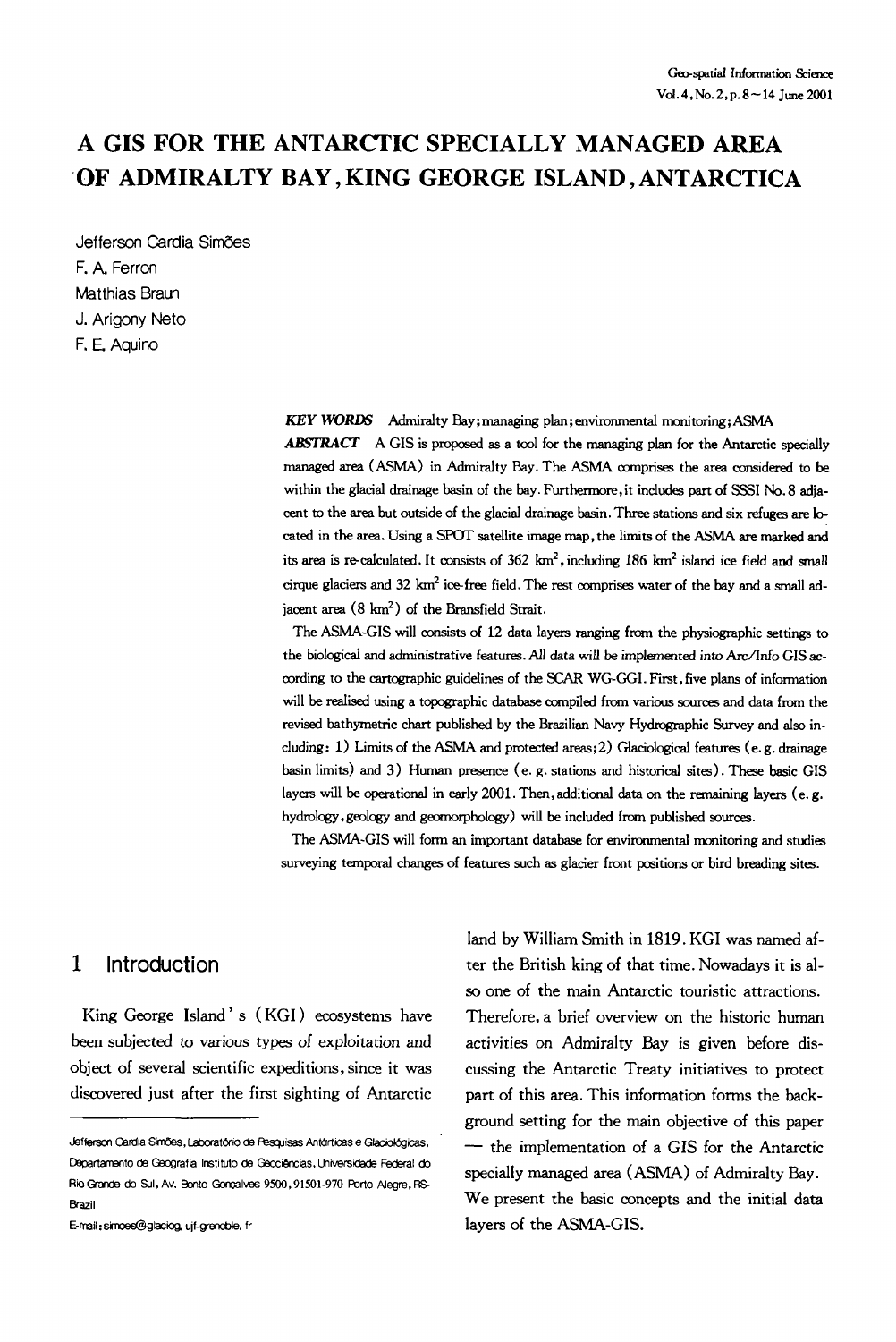## **2 A brief history of human activity in Admiralty Bay**

Admiralty Bay has been visited and used as a well-protected anchorage since the early stages of Antarctic sealing during 1820s. After the demise of this economic activity, due to over-exploitation, sealers returned briefly in the 1840s and again in the 1870s. The bay was also visited by some European exploratory expeditions in the 19th century. Notwithstanding, the period of most intense activities began when the floating whaling factory Admiralen arrived there in January 1906, accompanied by two whale-catchers. This marks the beginning of whaling in the South Shetlands and though the factory ships were dislocated in 1907 to other islands in the region, Admiralty Bay remained a major harhour for whalers until 1931 (Headland & Keage, 1985 ). Today, remains of the whaling industry (whalebones, wooden parts) are still found widely spread in the area, testifying about the intensity of

the exploitation. A large amount of place names were given during this period as, for example, Telefon Rocks, near the entrance of the bay, marks the place where the factory ship Telefon sank in 1908.

Several exploratory expeditions visited the area before the Second World War. Jean-Baptiste Char- $\cot$ ' s expedition (1908  $\sim$  1910), sailing in the Pourquoi Pass, deserves attention as it produced the first detailed chart of the bay.

Modern activities began in 1947 when the Falkland Islands Dependencies Survey (FIDS) built a small hut in the eastern Keller Peninsula which is identified by an arrow in Fig. 1. This was the origin of the first scientific station on the island, called Base G. In the following years, the base was enlarged to several buildings and it was operated until January 1961. In the summer of  $1947 \sim 1948$ , a small Argentine hut was built adjacent to Base G and occupied for just one season. In order to keep the area dean, Brazil removed all these old and abandoned buildings on Keller Peninsula in the late 1990<sub>s</sub>.



Fig. 1 Limits of the Antarctic specially managed area (ASMA) of Admiralty Bay

The second wave of building scientific stations began when Poland established Henryk Arctowski Station near Point Thomas in February 1977. Today huts, storage rooms and oil tanks spread over an area of  $100000$  m<sup>2</sup>. The Brazilian Station Comandante Ferraz on Keller Peninsula was constructed beside the old Base G in February 1984. Several refuges, scientific modules and a large heliport were built on this peninsula. By the same time, an American hut (Pietr J. Lenie) had been established, for ornithological research on the western shore of the bay, near Arctowski station. Moreover, in January 1988, a small refuge called the "República do Ecuador" was installed at Hennnequin Point. Finally, Peru set up Machu Picchu station on Crepin Point (Mackellar Inlet) in 1989.

At present, human population in the bay reaches a summer peak of about 80 persons. In winter, only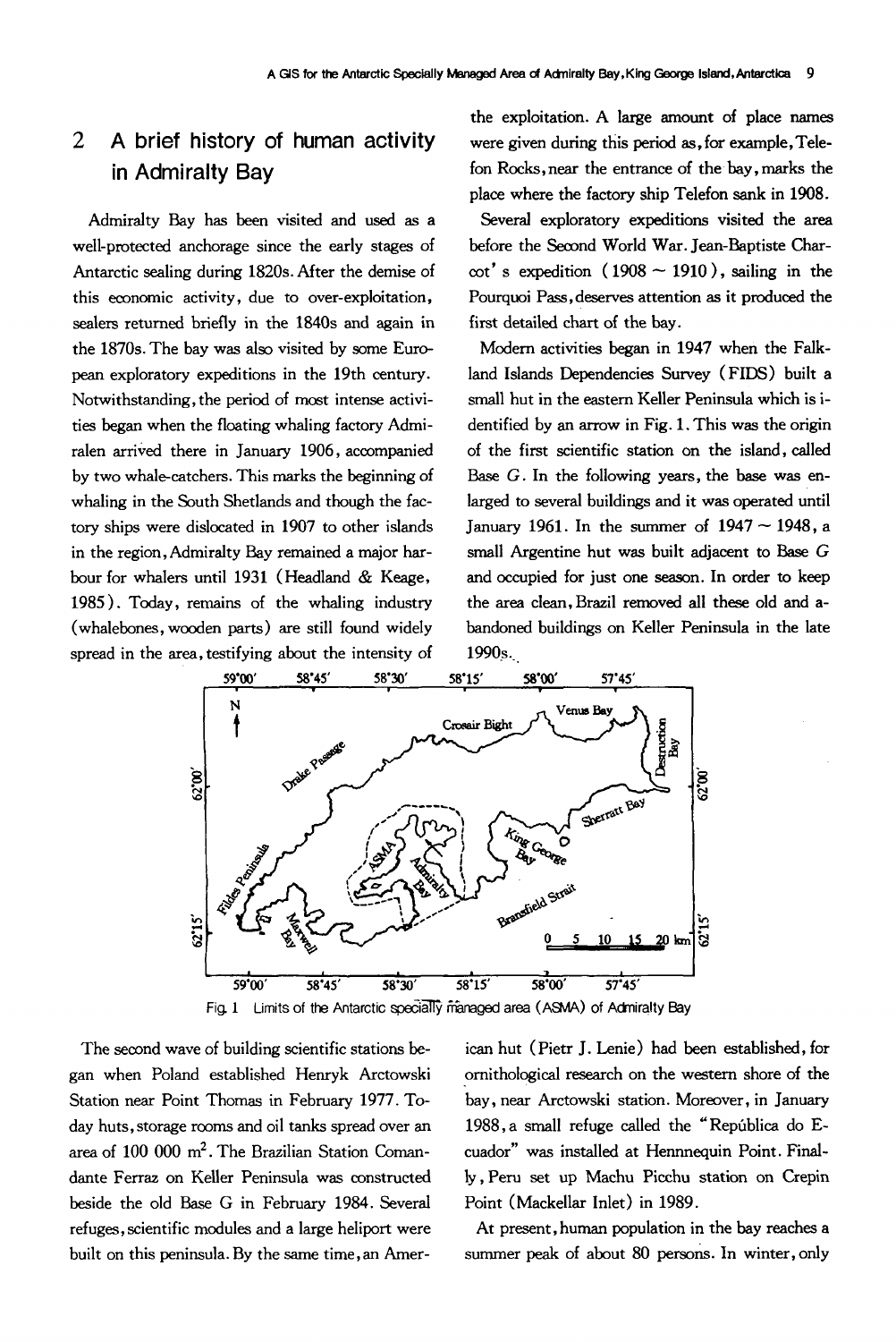the Brazilian and Polish stations remain occupied and personnel are reduced to about 30.

Since 1970s, Admiralty Bay has become one of the main touristic sites of Antarctic due to an impressive natural landscape, good anchorage, numerous wildlife and relatively mild climate. According to the International Association of Antarctic Tour Operators-IAATO (1999), 1 707 tourists disembarked in its shores in the summer of  $1997 - 1998$ .

## **3 Protected areas**

Two sites are currently protected by the Antarctic Treaty in the area of the Admiralty Bay: 1) the Site of Special Scientific Interest No. 8 (SSSI No. 8) on the western shore of the bay (seaward of a line joining Telefon Rocks to Jardine Peak, and south of a line bearing approximately 68\* to the shoreline<sup>[1]</sup>, and 2) the Historic Monument No. 51 (62\* 13' S, 58\*28' W), near Arctowski station. It was formed by the grave (and cross) of Wlodzimierz Puchalski, artists and documentary producer,died whilst working in that station.

The SSSI No. 8 was designated because the area supports an exceptional assemblage of Antarctic birds (several colonies of penguins) and mammals (seals and elephant seals). One of the main objectives of this SSSI is to protect long term research, carried out mainly by American and Polish scientists on Pietr Lenie Hut (located inside the SSSI). The SSSI No. 8 is to have been revised by the end of the year 2000.

## **4 The Antarctic specially managed area (ASMA) of Admiralty Bay**

In the early 1990s, it was noticed by the two main national Antarctic programmes (Brazil and Poland) operating in Admiralty Bay that the increasing number of human activities would cause considerable impact on the ecosystems in the area.

Taking into consideration the increasing activities in the area and the articles 2 and  $4 \sim 6$  of Annex V of the Protocol to the Antarctic Treaty on Environmental Protection (i. e. Protocol of Madrid signed in 1991; ATCPs, 1993), Brazil and Poland jointly,

and in co-ordination with Ecuador and Peru, submitted the first proposal for an Antarctic specially managed area to the Antarctic Treaty Consultative Parties (ATCPs). In 1996, "under the grounds of outstanding environmental, scientific, scenic and historic value, and the number of national Antarctic prograrnmes and tourists parties operating in close proximity to one another" the proposal was adopted in Utrecht, Netherlands (ATCPs, 1996 ), and a managed plan was voluntarily adopted by the contracting countries.

The ASMA boundaries shown in Fig. 1 were the limits of the glacial drainage basins flowing into the bay. It also comprises part of the present SSSI No. 8 that is adjacent to this region but outside the drainage basin. Therefore, "the area is bounded by a line extending from Telefon Point (62°14' S,  $58°28'$  W) in the south to the Tower  $(62°13'$  S, 58°29' W), then towards Jardine Peak (62°10' S, 58\*30' W) intersecting the ice divide of the Warszawa Ice Field, thence following this divide to the west of Ezcurra Inlet  $(62^{\circ}10' \text{ S}, 58^{\circ}33' \text{ W})$ , north eastwards to enclose Mackellar (62"05' S, 58"27' W) and Martel Inlets (62\*05' S, 58\*22' W),and then southwards through Ternyck Needle (62"05' S, 58"16' W) to Syrezol Rocks (62"12' S,58"17' W) on the eastern shore of Admiralty Bay. The waters of Admiralty Bay, and a small part of Bransfield Strait north of a straight line between Syrezol Rocks and Telefon Point, are also included in the  $ASMA<sup>[1]</sup>$ .

## **5 A GIS as a base for the proposed ASMA management plan**

The multi-use of the bay, the administration of conflicts of use, the monitoring of environmental changes and the human impact on biological and physiographic features demanded a management plan as developed for the ASMA. However, such an administrative guideline requires the design of a comprehensive standardised database. A GIS with several data layers for the different features will provide this information for the area and enable an easy and regular update, access and cartographic input. Till now,a large variety of data sets are avail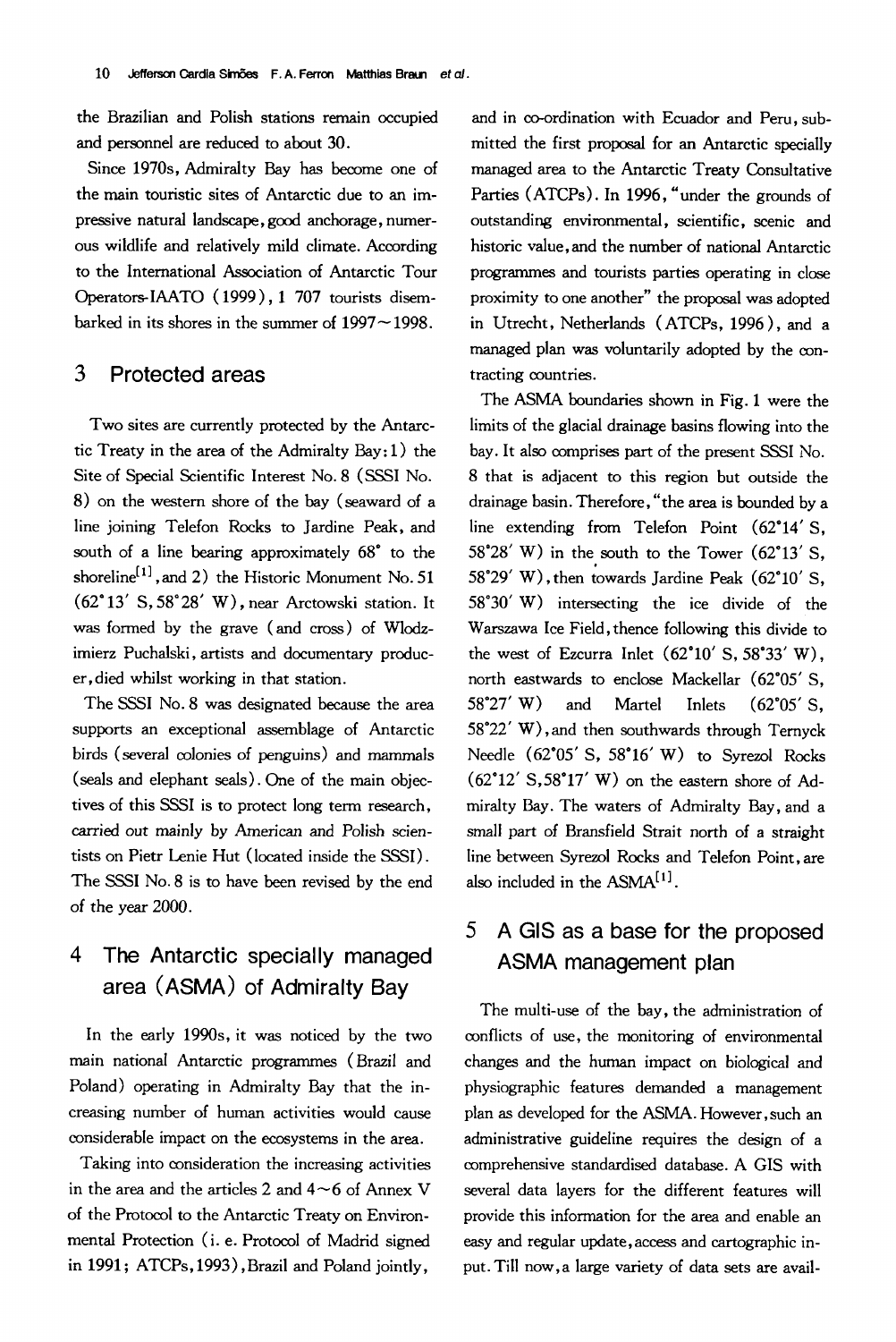able, ranging from detailed topographic measurements, glaciological surveys and bathymetric data. However, spatially distributed information on fauna and flora as about vegetation cover and bird colonies are scarce. To keep the GIS compatible to other systems and to follow the standardised guidelines by the SCAR WG-GGI, all data will be integrated into Arc/Info system using the suggestion of Sievers & 13ennat (1989) for map projection (Lambert conformal conic projection) and WGS84 as map datum. The accuracy of the input data will allow an output to a scale between  $1:25000$  and  $1:50000$ .

### **6 The ASMA GIS data layers**

In the GIS, all relevant ecological features have to be included. Consequently, a variety of data layers have to be designed including

1) surface topography,

2) bathymetry,

3) ASMA and SSSI limits,

4) human presence (buildings, historic monuments),

5) glaciological features (including drainage basins limits, multi-temporal ice fronts positions, firn line altitude, glacier velocity vectors, etc. ),

6) place names,

7) ice bed elevation,

8) hydrology (rivers, lakes),

9) geomorphological features,

10) geology,

11) vegetation fields,

12) fauna (e. g. penguin colonies, sea elephant beaches).

First the layers 1 to 5, which contain the physiographic settings and glaciological features, will be included in the GIS and be operational by early 2001. Then, in several further steps, the other data layers will be filled according to the data availability. All data layers will contain information on data accuracy, data origin and contact persons. The next paragraphs describe these layers and Table 1 lists the main data sources.

The topographic layer is based on the recent work by Braun, *et al.* that integrates information from

the  $ADD^{[2]}$  and digitised contour lines from a Polish map of the  $bay^{[3]}$  with differential GPS surveys carried out over the KGI ice field in' the summers of  $1997 \sim 1998$  and  $1999 \sim 2000$ . Further details on the database compilation can be found in the paper by Braun, *et al.* (this volume). Reference points for satellite geo-coding were collected on marked coastal features by a group from the Laboratório de Pesquisas Antárticas e Glaciológicas (LAPAG), Universidade Federal do Rio Grande do Sul (Brazil), and the Institut für Physische Geographie (IPG), Universität Freiburg (Germany). Positioning was done using a single GPS collecting averages of 1 500 points. This provides ground control points to a precision of about 15 m.

The bathymetric layers will be digitised from a Brazilian Navy Hydrographic chart<sup>[4]</sup> that integrates, at a scale of  $1:40000$ , the data obtained by several Brazilian surveys, mainly for the central part of the bay.

These two layers are the basic information of the GIS and are essential for the proper delimitation of the ASMA. It is important to notice that according to the Annex V of the Protocol on Environmental Protection to the Antarctic Treaty, proposed management plans for protected areas require, inter alia, maps and photographs that "show clearly the boundary of the area in relation to surrounding features and key features within the area<sup>"[5]</sup>. In case of Admiralty Bay ASMA, only an imprecise description of its borders, based on the British Antarctic Survey map (1968) at scale 1 : 200 000, existed prior to the work developed by Braun, *et al.* The topographic layer, associated to a satellite image map,gave the new limits of the ASMA, remarked as defined in the XX ATCM (Fig. 1 and 2). The total area of the ASMA was reduced to  $362 \text{ km}^2$  (against  $370 \text{ km}^2$ ) of which  $51\%$  are covered by the KGI ice field, 38% are waters of Admiralty Bay and 2 % of the adjacent Bransfield Strait. All buildings, terrestrial flora, fauna, and visits of tourists develop over the remaining  $32 \text{ km}^2 (9\%)$  ice free area. By the way, in Fig. 2, the numbers  $1\sim 9$  refer to the stations and refuges established by several countries. They are respectively: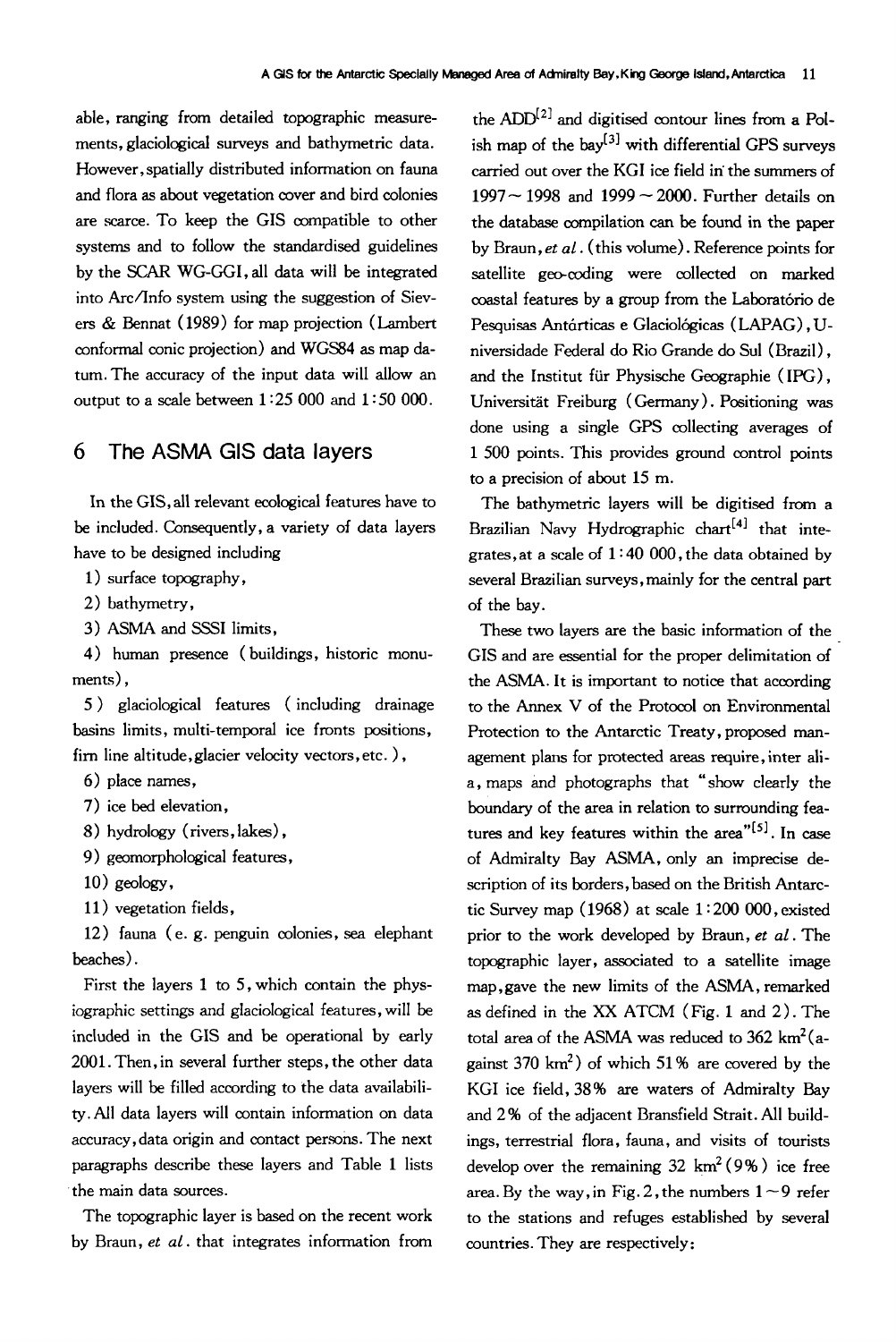#### Table 1 Maps, charts, aerial photographs, satellite images and other

#### data sets to be integrated in the Admiralty Bay ASMA GIS

| Title                                                                 | Date                            | Scale/<br><b>Resolution</b> | Estimated<br>vertical<br>accuracy | Source                                                                                                                                   | Projection and<br>geoid model                                                                   | Input data                                                                                                                                  |
|-----------------------------------------------------------------------|---------------------------------|-----------------------------|-----------------------------------|------------------------------------------------------------------------------------------------------------------------------------------|-------------------------------------------------------------------------------------------------|---------------------------------------------------------------------------------------------------------------------------------------------|
| <b>Admiralty Bay</b>                                                  | 1990                            | 1:65000<br>approx           | 30 <sub>m</sub>                   | Nakladem Instytutu<br>Ekologii Polskiej<br>Akademii Nauk,Poland                                                                          | Gauß-Krüger-coord-<br>inate system and geog-<br>raphic coordinates, Kra-<br>ssowski geoid, 1942 | Ground survey by the-<br>odolit and aerial photog-<br>raphy from 1978~1979                                                                  |
| Antarctic Digital<br>Database, Ver. 3.0                               | 2000                            |                             | 100 <sub>m</sub>                  | <b>BAS</b> homepage                                                                                                                      | Stereographic<br>projection                                                                     | <b>BAS 1968</b> maps<br>1:200000                                                                                                            |
| Baia do<br>Almirantado                                                | 1992                            | 1:40000                     |                                   | Diretoria de Hidrografia<br>e Navegacão (DHN),<br>Rio de Janeiro, Brazil                                                                 | Mercator projection<br>WGS84                                                                    | Bathymetry (DHN surveys<br>& Admiralty charts)                                                                                              |
| DGPS height points                                                    | $1997 -$<br>1998                | 1 <sub>m</sub>              | 2m                                | Institut für Geophysik, Uni-<br>versität Münster; Institut<br>für Physische Geographie,<br>Universitüt Freiburg, Germany                 | UTM, WGS84                                                                                      | Mobile DGPS survey in<br>$1997 - 1998$ by a Brazilian-<br>German Expedition                                                                 |
| <b>GPS</b> survey<br>points                                           | 2000                            | 15 <sub>m</sub>             |                                   | Institut für Physische Geog-<br>raphie, Universität Freiburg,<br>Germany; Laboratório de Pesquisas<br>Antárticas e Glaciológicas, Brazil | UTM, WGS84                                                                                      | GPS survey in $1999 - 2000$<br>by a Brazilian-German Expedi-<br>tion(coastline, ice front<br>positions, buildings,<br>historical monuments) |
| SPOT 1 XS<br>Satellite Image                                          | 19 Feb.<br>1988                 | 20 <sub>m</sub>             |                                   | SPOTIMAGE<br>Frame No. $725 - 478$                                                                                                       | Georeferenced to<br>UTM, WGS 84                                                                 | Coastline and Glaciol-<br>ogical features                                                                                                   |
| SPOT-3 XS<br><b>Satellite Image</b>                                   | 26 Nov.<br>1994                 | 20 <sub>m</sub>             |                                   | SPOTIMAGE<br>Frame No. $725 - 478$                                                                                                       | Georeferenced to<br>UTM,WGS84                                                                   | Coastline and Glaciolo-<br>gical features                                                                                                   |
| SPOT-3 XS<br>Satellite Image                                          | 29 Mar.<br>1995                 | 20 <sub>m</sub>             |                                   | SPOTIMAGE<br>Frame No. 725 ~ 478                                                                                                         | Georeferenced to<br>UTM, WGS84                                                                  | Coastline and Glaciolo-<br>gical features                                                                                                   |
| SPOT-3 XS<br>Satellite Image                                          | 29 Mar.<br>1995                 | 20 <sub>m</sub>             |                                   | SPOTIMAGE<br>Frame No. 725~477                                                                                                           | Georeferenced to<br>UTM, WGS84                                                                  | Coastline and Glaciolo-<br>gical features                                                                                                   |
| SPOT-4 XS<br>Satellite Image                                          | 23 Feb.<br>2000                 | 20 <sub>m</sub>             |                                   | <b>SPOTIMAGE</b><br>Frame No. $725 - 478$                                                                                                | Georeferenced to<br>UTM, WGS84                                                                  | Coastline and Glaciolo-<br>gical features                                                                                                   |
| Satellite Image<br>Corona mission                                     | 29 Aug.<br>1962 to Oct.<br>1963 |                             |                                   | <b>USA</b>                                                                                                                               |                                                                                                 | Coastline                                                                                                                                   |
| Aerial Photography                                                    | 1956                            | 20 <sub>m</sub><br>1:27000  |                                   | FIDASE (UK)                                                                                                                              |                                                                                                 | Ice front positions                                                                                                                         |
| Aerial Photography                                                    | 1976                            | 1:11000                     |                                   | Royal Navy (UK)                                                                                                                          |                                                                                                 | Ice front positions                                                                                                                         |
| Radio echo-sounding<br>survey (ice thickness<br>and bedrock altitude) | $1997 -$<br>1998                | 1 <sub>m</sub>              |                                   | Institut für Geophysik, Univer-<br>sität Münster; Institut<br>für Physische Geographie,<br>Universität Freiburg, Germany                 | UTM, WGS84                                                                                      | Overland RES survey<br>in $1997 - 1998$ by a Brazilian-<br>German Expedition                                                                |
| Radio echo-sounding<br>survey (ice thickness<br>and bedrock altitude) | $1995 -$<br>1996                | $200 \text{ m}$             | 10 <sub>m</sub>                   | Institute of Geography,<br>Russian Academy of Sciences                                                                                   |                                                                                                 | Overland RES survey<br>in 1996~1997 by a Brazilian-<br>Russian group                                                                        |
| Radio echo-sounding<br>survey (ice thickness<br>and bedrock altitude) | $1996 -$<br>1997                | $200 \text{ m}$             | 10 <sub>m</sub>                   | Institute of Geography,<br>Russian Academy of Sciences                                                                                   |                                                                                                 | Overland RES survey<br>in $1998 - 1999$                                                                                                     |

- **1-** Comandante Ferraz Station (Brazil) and emergency refuge,
- 2 Scientific module (Brazil),
- 3 Refuge (Brazil),
- **4-** Machu Picchu Station (Peru),
- 5 Refuge Republica do Ecuador (Ecuador),
- **6** Henryk Arctowski Station (Poland),
- 7 Pietr J. Lenie hut (USA),
- **8** Refuge (Poland),
- 9 Refuge (Poland).

Satellite imagery and aerial photographs give pre-

cise information on the coastline at present and its changes during the past 45 years. The coastline was brought up to date using information from a SPOT XS image with a resolution of 20 m that was obtained in February 2000. Historical data were obtained from other SPOT images (from 1988 to 1995), two aerial photographic surveys by the FI-DASE ( 1956 ) and the Royal Navy ( 1975 ). Presently, other imagery such as a Landat MSS from February 1979 and recently declassified Corona Mission photographs ( 19 6 3 ) are being evaluated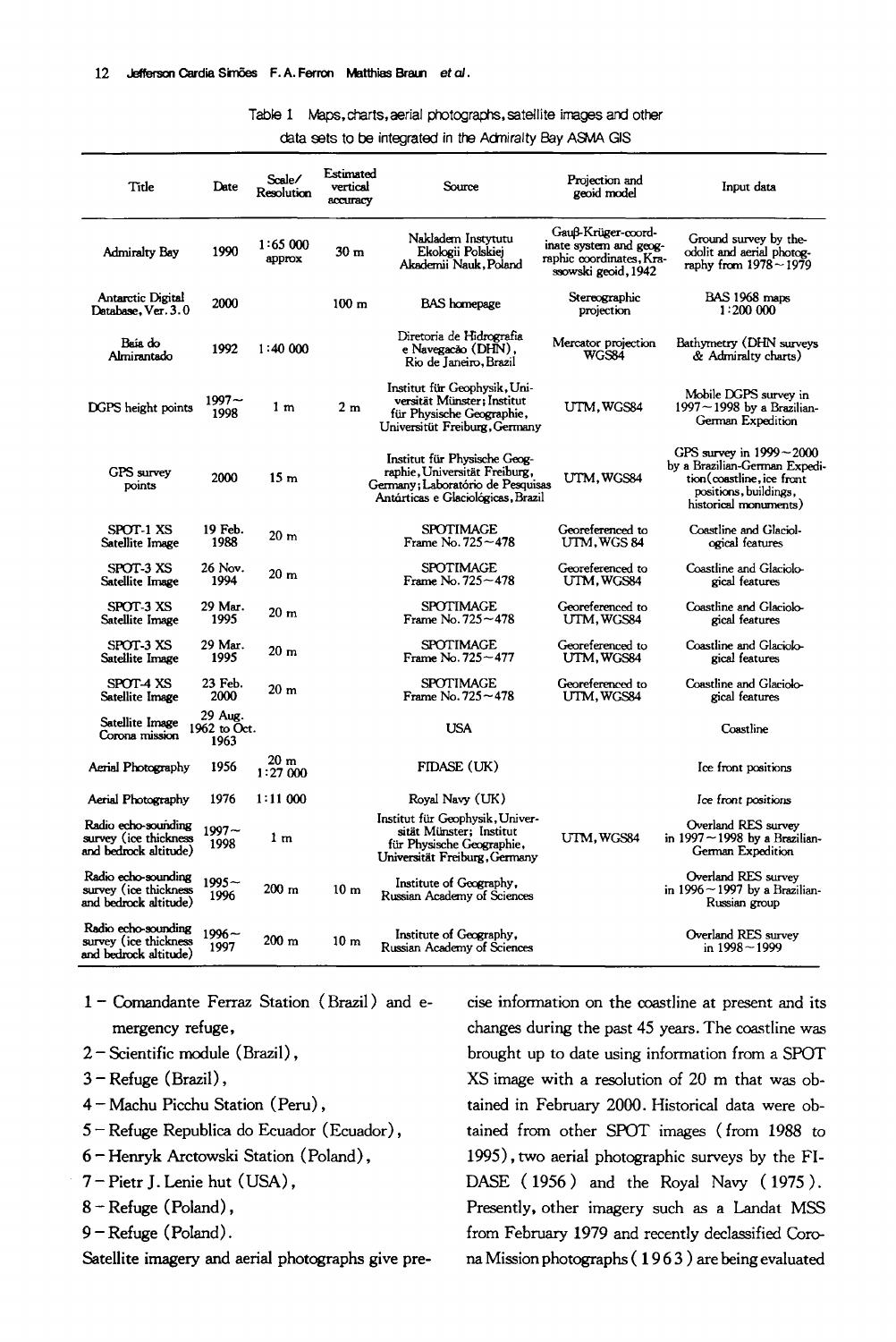



to check if they may be used to derive past ice front positions, albeit in smaller scale of resolution.

It is important to notice that in the last three years several authors detected relatively fast changes in the coastline. Ice front retreat is generalised in the ASMA area (Sim<sub>oes</sub>, *et al.*, 1999). Braun, Rau & Simões, in this volume, give details about the work carried out to calculate the glacier area lost since 1956 (about  $11.8 \text{ km}^2$ ) and provide information on the data the coastline layer is derived from.

The glaciological layer contains information such as drainage basin limits, ice thickness,snow line altitude, glacier velocity vectors, etc. It is derived from several papers and dissertations<sup>[6~8]</sup>. Single ice front positions of eight glaciers were obtained by the Brazilian-German GPS in February 2000. Ice thickness measurements inside the ASMA area have been obtained by three radio echo-soundings surveys carried out by Russian, Russian-Brazilian and German-Brazilian expeditions  $[7-10]$ .

The human presence layer is a compilation of information contained in articles and the map published by the Polish Institute of  $Ecology^{[3]}$ . The recent Brazilian-German GPS survey cited above improved the spatial reference of features such as stations and refuges, historic monuments, heliports, footpaths and limits of protected areas.

A place names layer is essential considering that multi-naming is frequent due to the number of nations operating in Admiralty Bay and its long history of occupation. The proposed layer will follow the "one place name per feature" rule proposed by Sievers & Thomson (1995), giving priority to the first recorded name.

In February 2000, a test was carried out by a Brazilian-German GIS survey on Keller Peninsula to locate the main mosses fields and bird colonies